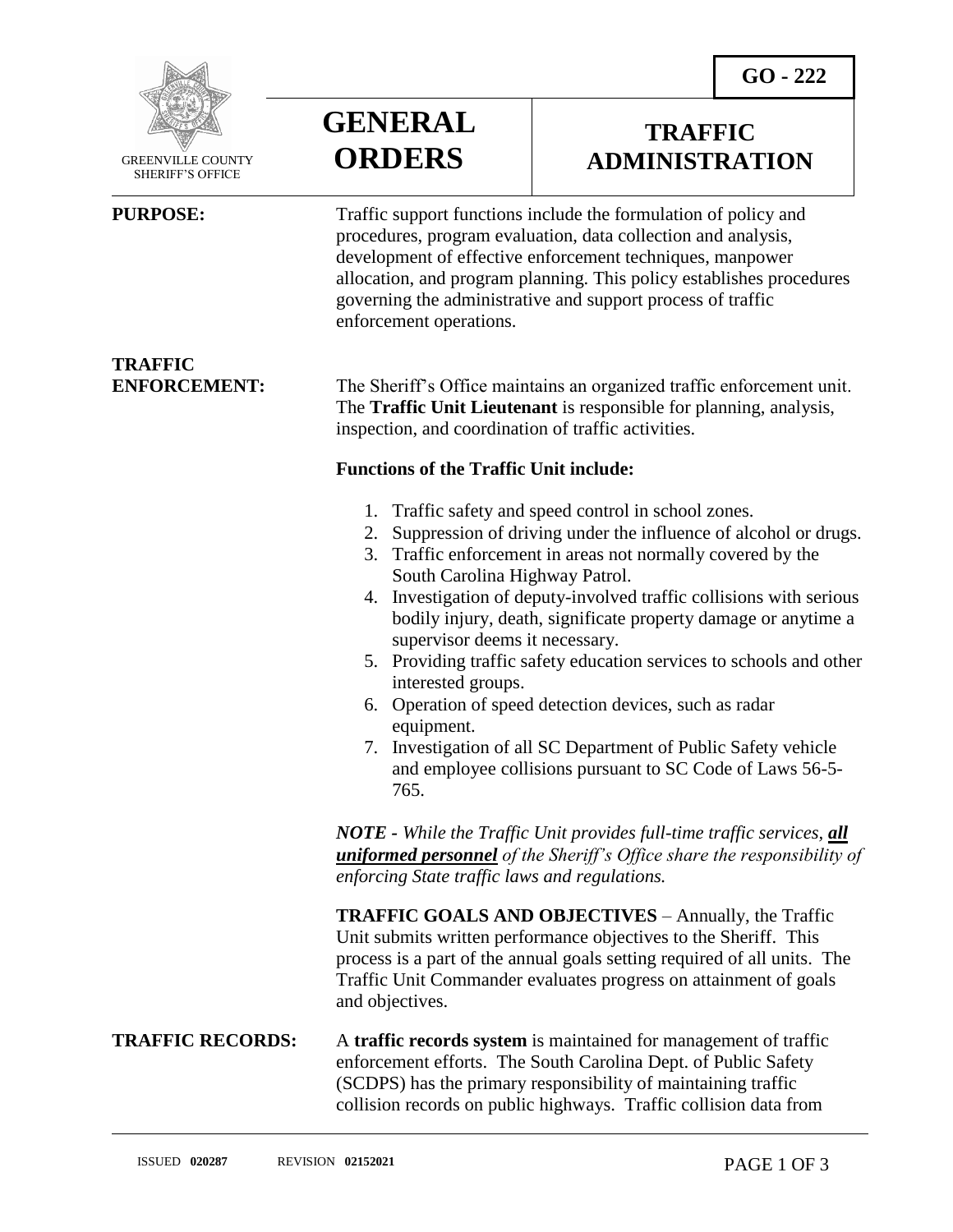j

SCDPS is available for analysis by the traffic unit. Other parts of the traffic records system include:

- 1. Traffic enforcement data (citations/arrests/dispositions/locations).
- 2. Traffic volume data.
- 3. Traffic safety education reports.
- 4. Roadway hazard / traffic volume reports.
- 5. Traffic enforcement activity reports.

**Traffic collision reports** written while assisting SCDPS are reviewed by a supervisor for approval and forwarded to the Records Division. Consistent with State policy, Records retains a copy of each collision report and sends collision reports to the South Carolina Department of Motor Vehicles. Traffic records are maintained to promote analysis and continual review, and to provide a summary of data received for distribution to affected units. Traffic records are retained in accordance with governing State statutes. Traffic collision reports are generally considered public record, and Records will furnish copies to the public for a fee.

The Sheriff's Office maintains a system for recording and analysis of collision and citation locations. Data on enforcement/collision activities is gathered on a quarterly basis and summarized to allow supervisors to plan traffic programs and develop countermeasures. A format for summary reports includes:

- 1. Name of person completing the report.
- 2. Time period covered.
- 3. Written citation totals by offense, time, day of week, and location.
- 4. Arrest totals by offense, time, day of week, and location.
- 5. Written warning totals by offense, time, day of week, and location.
- 6. Collision totals by time, day of week, location, and moving violation(s).

# **SELECTIVE TRAFFIC**

### **ENFORCEMENT: The goal of selective traffic enforcement is to reduce traffic collisions.** To accomplish this goal, the Traffic Unit:

- 1. Compiles and reviews traffic collision data obtained from Safe Communities and the South Carolina Dept. of Public Safety.
- 2. Compiles and reviews traffic enforcement activities data from in-house enforcement records.
- 3. Implements selective enforcement techniques and procedures.